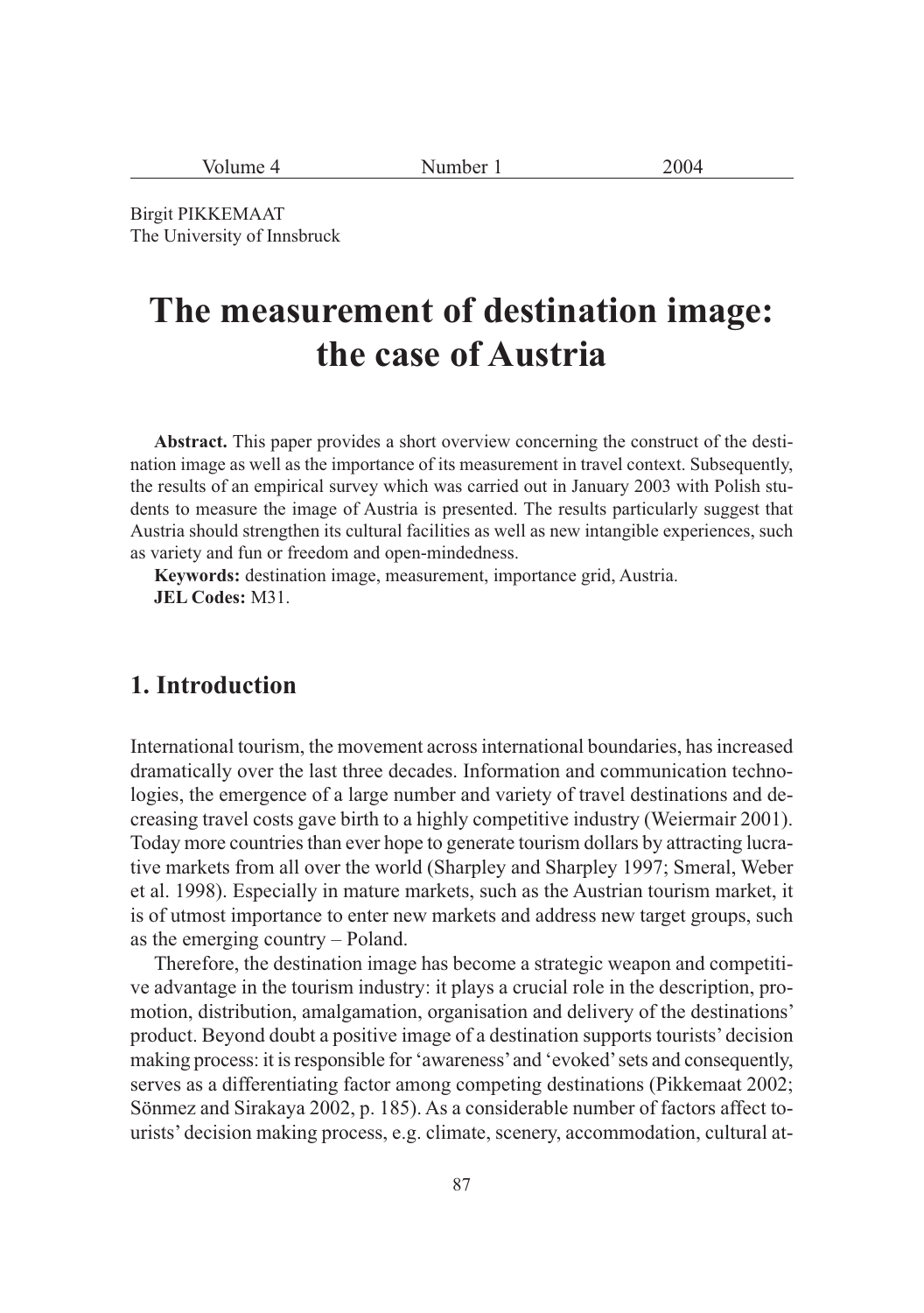tributes, political factors, exchange rates, the availability and form of transportation, tourists possess images of potential destinations which reflect their perception of the characteristics of a destination (Coshall 2000, p. 85). Additionally, destination images permit tourists to generate a set of expectations about a destination before that destination is actually experienced. The latter seems to be important as the tourism product has become a bundled product whose services are often characterized by credence and experience qualities (Zeithaml 1991).

Thus, this paper is organized as follows: First, it examines some recent literature and discusses both, the theoretical concept of destination images and its measurement. Consequently, a survey of Polish students is presented focussing on the evaluation of selected destination attributes of Austria. The paper concludes with implications for the management of the Austrian image and future research requirements.

# **2. Destination image analysis**

Analyzing destination images has become an important strand of tourism research within the past two decades (Chon 1990; Fakeye and Crompton 1991; Dagostar and Isotalo 1992; Crompton and Ankomah 1993; Milman and Pizam 1995; Dann 1996; MacKay and Fesenmaier 1997; Murphy and Pritchard 1997; Baloglu and McCleary 1999; Baloglu and Mangaloglu 2001; Pike 2002; Sönmez and Sirakaya 2002; Peters and Pikkemaat 2003). A significant recent contribution towards a conceptual framework for tourism destination images identifies four characteristics which describe the image construct: the nature of images is complex (not unequivocal), multiple (in elements and processes), relativistic (subjective and generally comparative), and dynamic (over time and space) (Gallarza, Saura et al. 2002). Therefore, several definitions of destination images have been reported (Echtner and Ritchie 1993; Gartner 1993; Coshall 2000; Baloglu and Mangaloglu 2001; Gallarza, Saura et al. 2002; Klenosky 2002). Many of these definitions treat image as the sum of perceptual beliefs, ideas, and impressions based on information processing from a variety of sources over time resulting in a mental construct (Gartner 1993; MacKay and Fesenmaier 1997). The most frequently cited definition of a destination image is delivered by Crompton (1979), who stated that 'an image may be defined as the sum of beliefs, ideas and impressions that a person has of a destination' (Gallarza, Saura et al. 2002, p. 60) Thus a destination image is tourist's total impression which is formed as a result of the evaluation of various destination elements' and attributes whereby differences in meaning, number and importance of dimensions may occur (MacKay and Fesenmaier 1997, p. 538).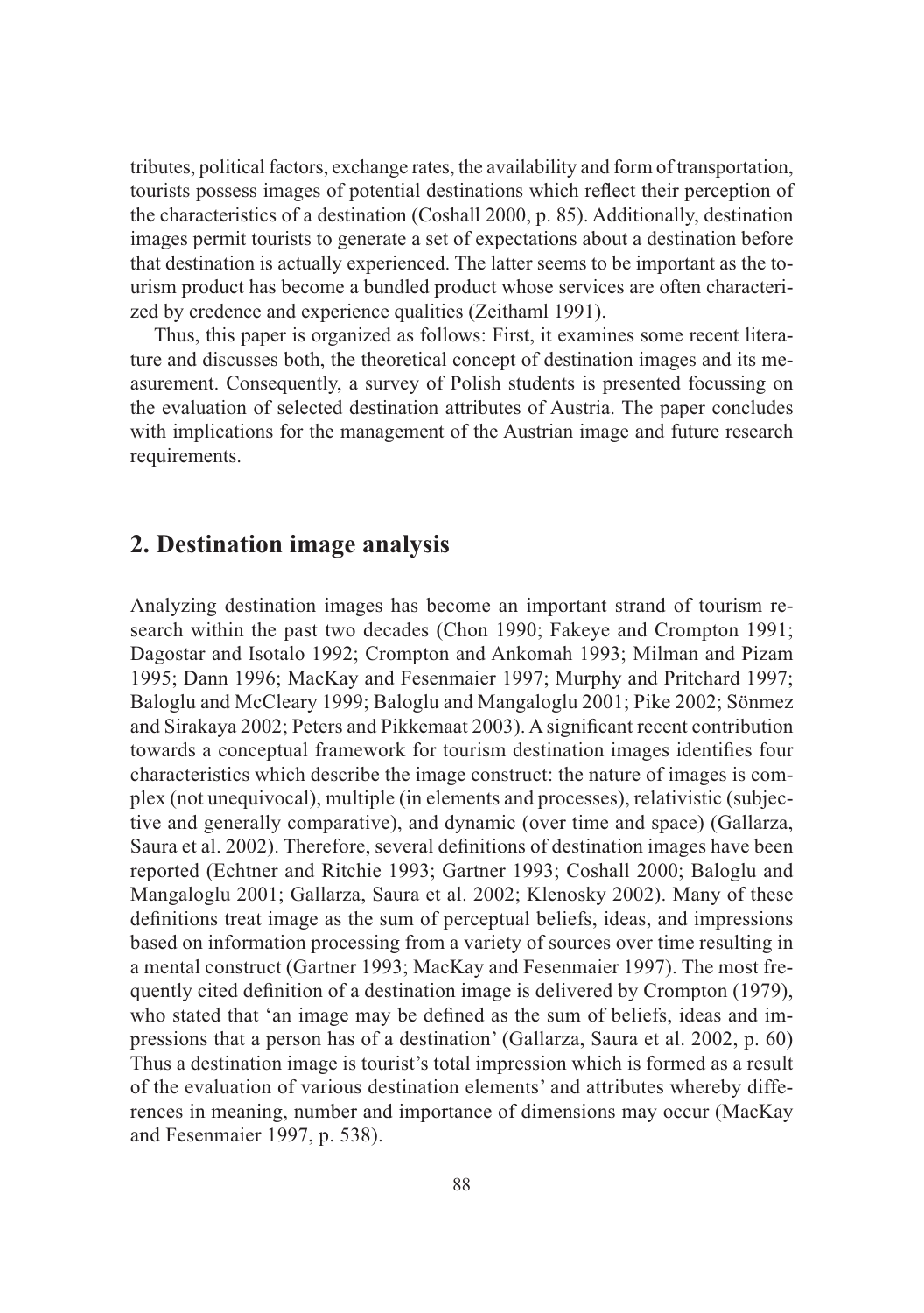

**Figure 1. The formation of a destination image** Source: Baloglu and McCleary 1999, p. 870; Peters and Pikkemaat 2003, p. 158

More in detail and demonstrated in Figure 1 below, the overall image construct is mainly determined by two major forces: personal factors and stimulus (destination) factors (Crompton 1979; MacKay and Fesenmaier 1997; Baloglu and McCleary 1999; Gallarza, Saura et al. 2002).

Following this motivational research by using the push and pull theory (Dann 1981; Dann 1996) the push or person determined image factors embrace psychological factors, e.g. values, motivations, personality as well as social factors, e.g. age, education, marital status. The pull or destination determined image factors summarize the influence of external stimulus and physical objects as well as previous experiences (Baloglu and McCleary 1999). The importance of studying this relationship between the push and pull factors dependent of each other instead of being entirely independent has been recently strengthened by Klenosky (2002).

Focussing on destination determined image factors and following thereby Echtner and Ritchie's (1993) pathbreaking work on the measurement of destination images tangible (functional) and intangible (psychological) attributes of a destination can be distinguished: while tangible attributes are characteristics of an image which are directly observable (or measurable) intangible attributes are less tangible and more difficult to observe (and measure). Additionally, attribute-based or holistic image components and common or unique image factors have to be included for the measurement of destination images as these three continuums altogether form tourists' destination image (Echtner and Ritchie 1993, p. 3).

A common agreement among diverse researchers is that both affective and cognitive tourist evaluations are coincident elements for tourists' image formation. While the cognitive evaluation refers to the beliefs or the knowledge about desti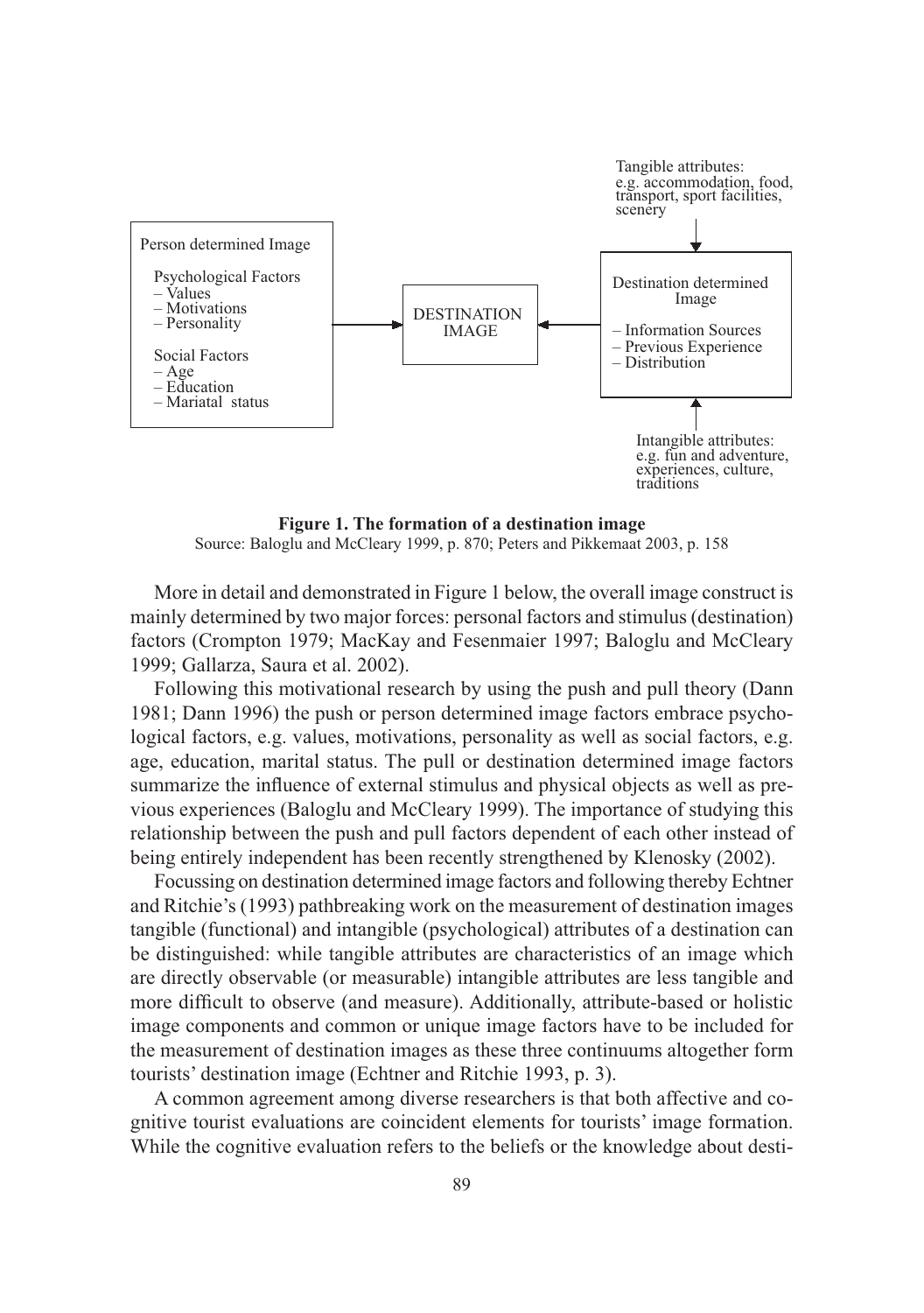nation attributes, the affective evaluation refers to feelings or emotional responses towards destination attributes (Gartner 1993; Baloglu and Mangaloglu 2001; Gallarza, Saura et al. 2002; Sönmez and Sirakaya 2002; Pikkemaat and Peters 2003). Recently two works (Baloglu and McCleary 1999; Sönmez and Sirakaya 2002) have confirmed earlier research (Gartner 1993; Dann 1996): that in fact cognitive images are formed prior to affective images. Therefore, affect is more likely to serve as an intervening variable between cognitive evaluations and the overall image construct (Baloglu and McCleary 1999, p. 890).

Concluding chapter one it is obvious that destination images influence tourist's destination choice as well as his/her satisfaction and consequently the success of any destination. As tourists' behaviour and images vary over different segments due to socio-demographic and psychographic variables, a focus on a special target group, e.g. students, may increase the validity and the reliability of destinations' image measurement research.

# **3. Measurement of destination image**

The measurement of destination image has been of great interest to both, tourism researchers and practitioners. In a comprehensive review of destination image research Pike (2002, p. 542) has analysed 142 image papers and amongst other results he concludes that relatively few papers (23) attempt to measure the destination image in a travel context. According to his further results, countries have been the most popular destination type of interest (56), followed by states (27), cities (26), resort areas (23) and provinces (11). Referring to data analysis techniques quantitative techniques are preferred, whereby factor analysis is the most applied data analysis technique (41), followed by t-tests (21), perceptual mapping (21), analysis of means (20), cluster analysis (14), importance-performance analysis (9), reportery grid (8), mapping techniques (3), constant sum (2) and conjoint analysis (1). The dominance of countries as object of destination image studies and of quantitative techniques as data analysis methods is confirmed by Gallarzia, Saura and García (2002, pp.64). Therefore, the recent image literature claims a lack of alternative image measurement methods, on qualitative techniques as well as on using innovative and holistic approaches that combine both, quantitative and qualitative research (Baloglu and McCleary 1999; Coshall 2000; Baloglu and Mangaloglu 2001; Sönmez and Sirakaya 2002). For instance Echtner and Ritchie (1993) suggested that a combination of structured (e.g. Likert Scale, semantic differential) and unstructured (e.g. reportery grid analysis, open-ended interviews) methodologies should be used to measure the complex nature of destination images. Considering once more the literature only few researchers investigated the demand structure of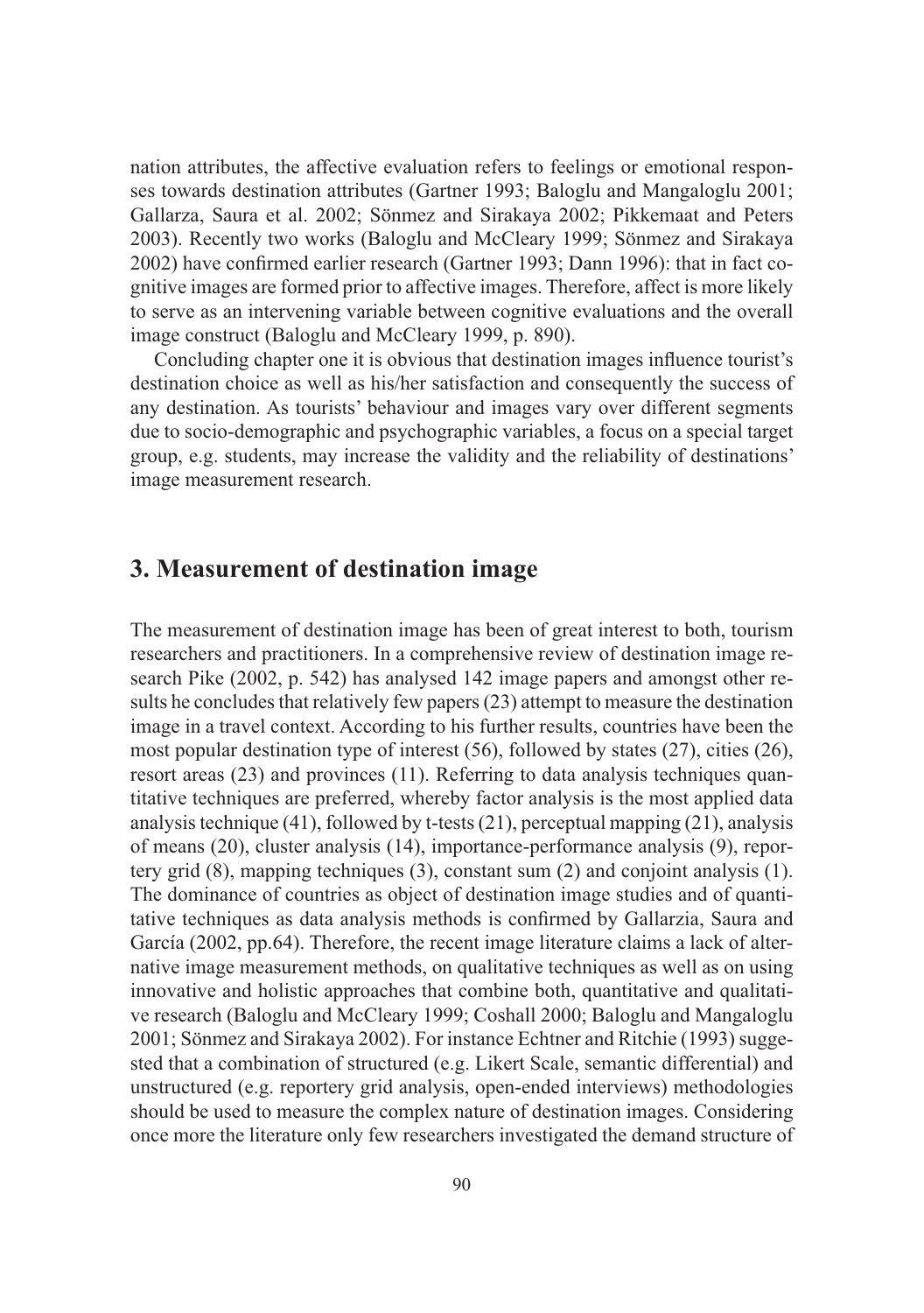students as a special target segment (e.g. Crompton 1979; Pizam, Jafari et al. 1991; Tapachai and Waryszak 2000) and Pike (2002) explicitly report a lack of image research focusing on students as respondents.

## **4. The survey**

The purpose of this study is threefold: first, to assess destination images and perceptions of a mature tourism market (Austria) in the mind of a potential, emerging new target group (Polish students); second, to discuss the importance of tangible and intangible destination attributes on the basis of empirical results and third, to identify image satisfiers and dissatisfiers for the destination Austria.

In January 2003 a students' survey was carried out for gaining further insights into the evaluation of destination images. Thus, 240 students from different faculties of the University of Poznan were asked to complete a self-administered question-



**Figure 2. List of destination attributes used in the survey**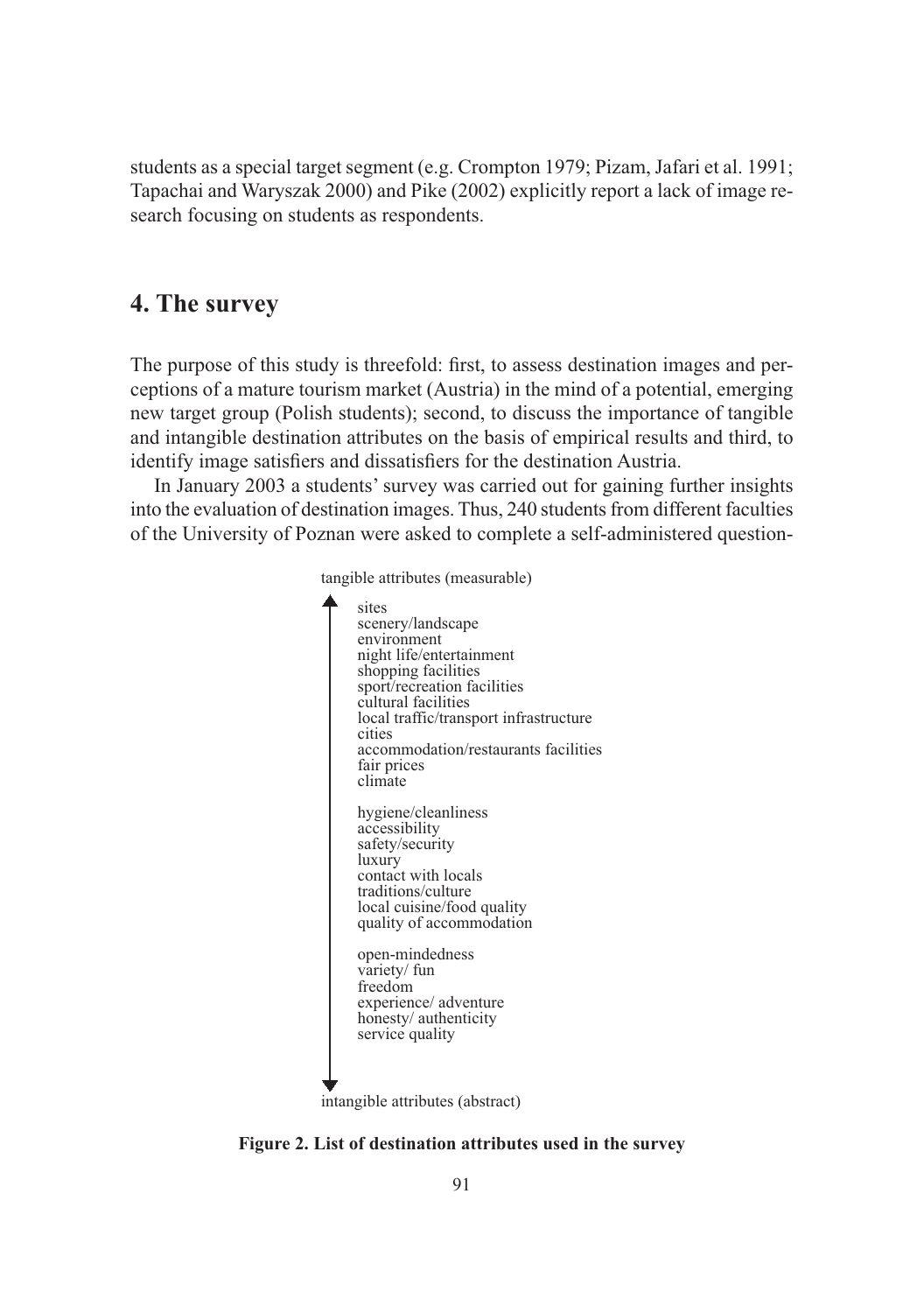naire and to indicate their perceptions of the Austrian destination image.

Analyzing the literature in terms of destination attributes which have been used in former studies for the measurement of destination images (Echtner and Ritchie 1993; Baloglu and McCleary 1999; Gallarza, Saura et al. 2002) and due to the authors' prior research (Peters and Pikkemaat 2003; Pikkemaat and Peters 2003), a final list of twenty-six destination attributes was developed. Students had to evaluate these attributes on a 5 point Likert-scale including tangible as well as intangible factors (see Figure 2).

Furthermore, students evaluate these attributes twice, once in terms of associations with an ideal destination and once in terms of associations with Austria. Following these principles of the 'SERVQUAL' approach (Parasuraman, Zeithaml et al. 1985; Parasuraman, Zeithaml et al. 1988), it was possible to measure the gap between expectations of an ideal destination image and satisfaction scores with the Austrian destination image. Additionally, personal and social factors as well as open-ended questions were included in the survey.

### **5. Results and discussion**

The students' sample consists of 59.6% women and 40.4% men. More than 74.2% are at the age between twenty and twenty-five years, 22.5% are younger than twenty years and the rest is over twenty-five years old. The majority of the students are living alone (62.1%), but 37.9% are partnered. 76.7% of the respondents have an income below 1000 PLN<sup>1</sup>, 21.7% between 1000 and 2000 PLN and 1.7% more than 2000 PLN. As concerns the subject of studies, 18.3% are studying economics, 17% architecture and civil engineering, 17% jurisprudence, 16.6% medicine, 16.6% humanities and 14.1% natural sciences. Asking students about their leisure interests and activities by using multiple answers, 71.3% are interested in music, 65% in travelling, 60% in cinema/television, 56.9% in fashion, 52.5% in sports, 50.8% in family/friends and 47.9% in reading. Lower student interests are found for animals (18.3%), nature and environment (27.9%), the Internet (30.4%) and culture (39.2%).

In the first step of data analysis the expectations of students regarding their 'perfect' destination were assessed using the twenty six attributes listed in Figure 2. The five strongest and weakest associations are listed in Figure 3 below.

Not very surprisingly for the students' sample fair prices are evaluated as the most important destination attribute. Also experience/adventure, variety/fun as well as hygiene/cleanliness and scenery/landscape are important image attributes of the

 $1$  PLN = 0.216 Euro.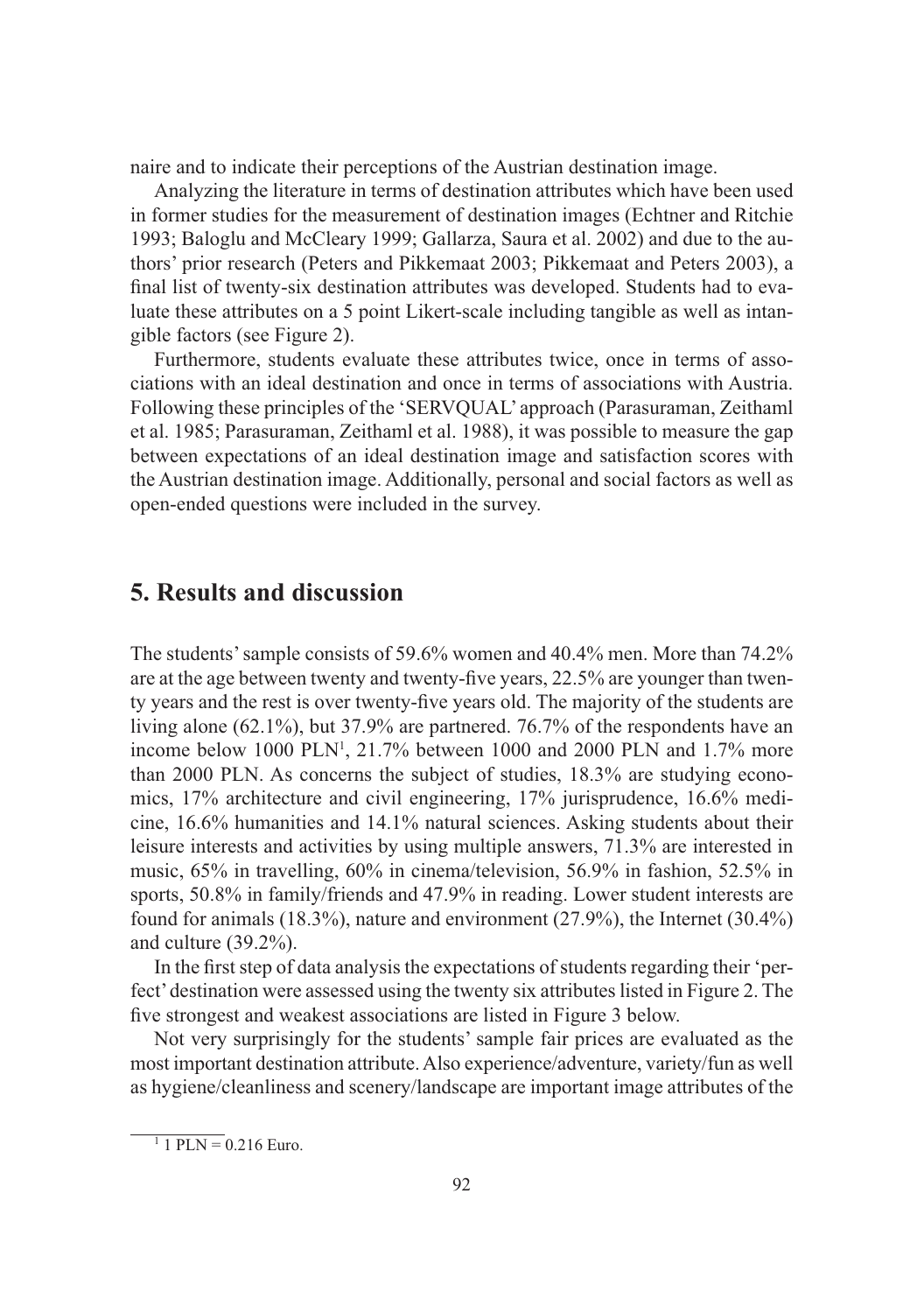

**Figure 3. Lowest and highest associations for a 'perfect' destination**

destinations' product and service bundle. Unimportant attributes for students are luxury, shopping or the quality of accommodation. Also cities and tradition/culture are evaluated as being less important.

As the twenty six destination attributes have been evaluated once more for the destination Austria Figure 4 presents the five strongest and weakest values.



Mean Value (5=very important, 1=unimportant)

**Figure 4. Lowest and highest associations for Austria**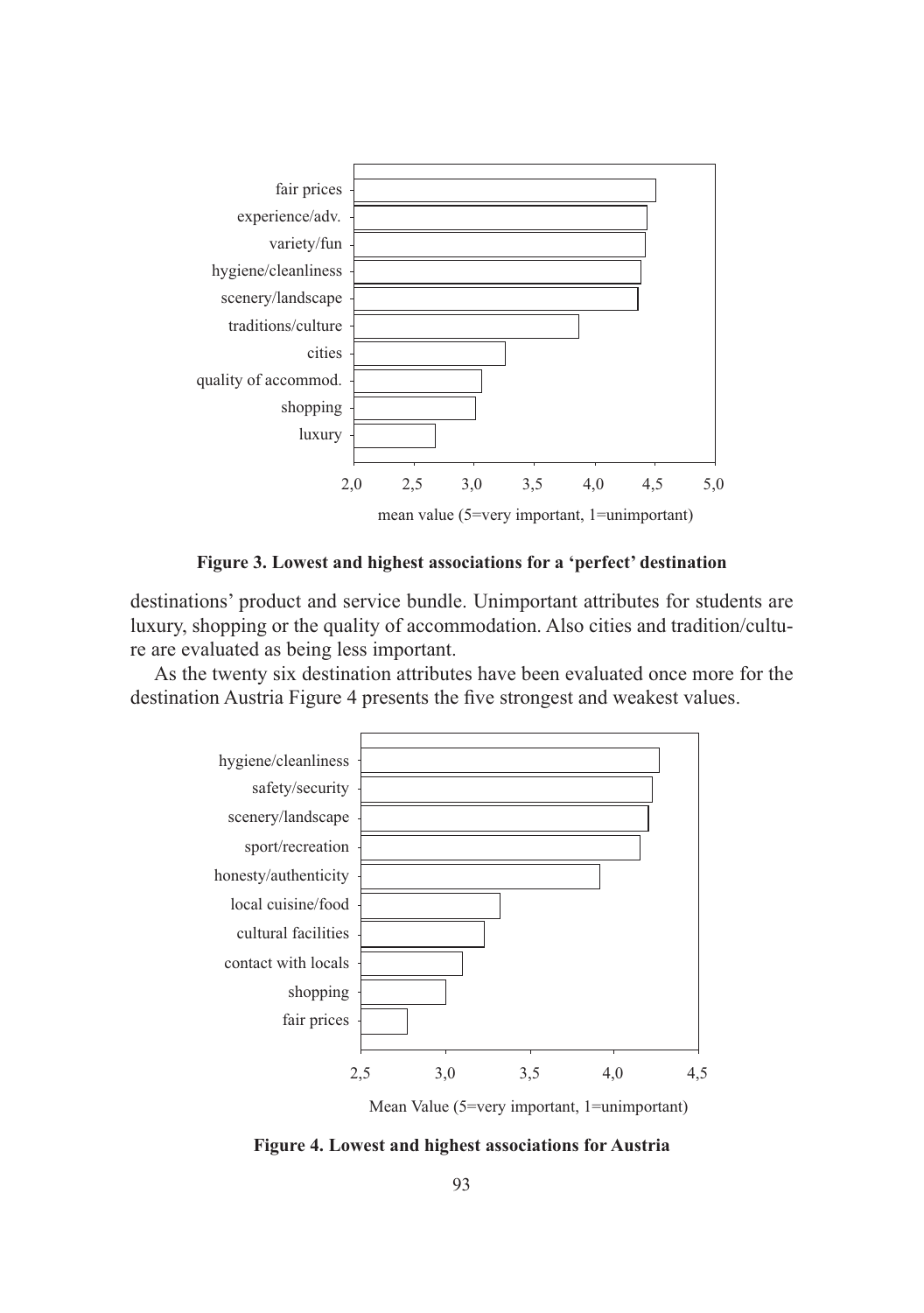Polish students' most important association with Austria is hygiene/cleanliness, followed by safety/security and scenery/landscape. Also sport/recreation facilities and honesty/authenticity are important image factors of Austria. The lowest value belongs to 'fair prices': Polish students do not see Austria as a cost-efficient destination. Low associations can also be reported in descending order for shopping, contact with the locals, cultural facilities and local cuisine/food quality.

Next, the 'SERVQUAL' approach (Parasuraman, Zeithaml et al. 1985; Parasuraman, Zeithaml et al. 1988) was used to further analyze the overall importance of destination image attributes and the image scores for the destination Austria. Thus, the following main gaps between expectation factors for an ideal destination and the performance of Austria can be identified:



**Figure 5. Image Gaps for the destination Austria**

Only three image destination attributes concerning luxury, quality of accommodation and accommodation/restaurant facilities were appreciably exceeded by the perceived Austrian image. The most important negative gap is the cost-price level. Also variety/fun and experience/adventure are important image gaps of Austria. Moreover, open-mindedness, freedom, contact with the locals and climate display less satisfactory values. Comparing Figure 3 and Figure 5 it is obvious that the three most important expectations for an ideal destination (see Figure 3) show the highest negative gaps (see Figure 5).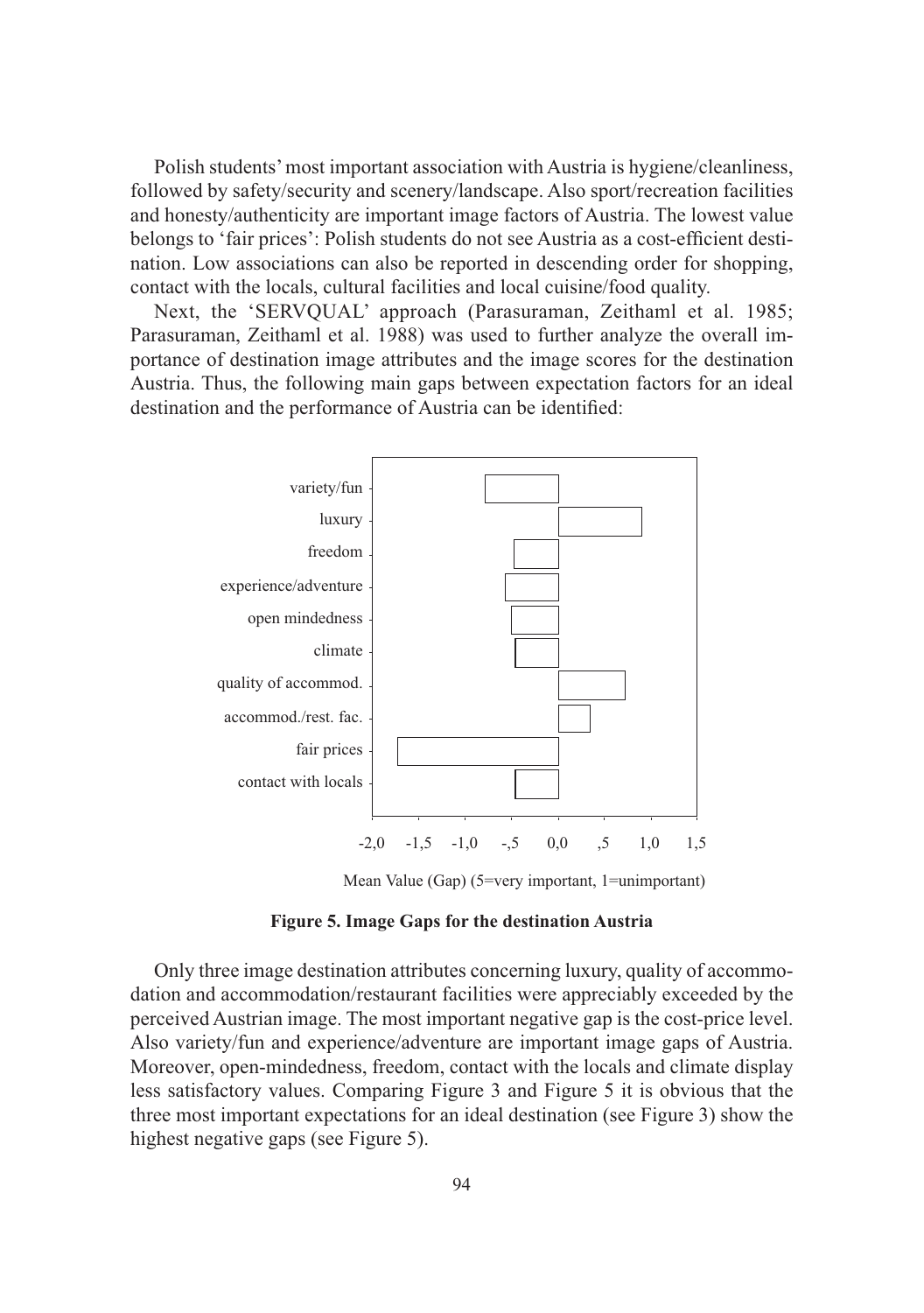|                                           | Factor 1:    |           |             |           |           |           |
|-------------------------------------------|--------------|-----------|-------------|-----------|-----------|-----------|
|                                           | <b>Basic</b> | Factor 2: | Factor 3:   | Factor 4: | Factor 5: | Factor 6: |
|                                           | tourism      | Natural   | Traditional | 'New' in- | Culture & | Contact   |
|                                           | infra-       | resources | intangibles | tangibles | tradition | &Prices   |
|                                           | structure    |           |             |           |           |           |
| Night life/entertainment                  | 0.785        |           |             |           |           |           |
| Shopping facilities                       | 0.770        |           |             |           |           |           |
| Cities                                    | 0.734        |           |             |           |           |           |
| Accommod./rest.<br>Facilities             | 0.695        |           |             |           |           |           |
| Local cusine/food quality                 | 0.663        |           |             |           |           |           |
| Local traffic/transport<br>infrastructure | 0.662        |           |             |           |           |           |
| Service quality                           | 0.636        |           |             |           |           |           |
| Quality of                                | 0.620        |           |             |           |           |           |
| accommodation                             |              |           |             |           |           |           |
| Sport/recreation facilities               | 0.485        |           |             |           |           |           |
| Environment                               |              | 0.886     |             |           |           |           |
| Scenery/landscape                         |              | 0.868     |             |           |           |           |
| Climate                                   |              | 0.594     |             |           |           |           |
| Hygiene/cleanliness                       |              |           | 0.747       |           |           |           |
| Safety/security                           |              |           | 0.747       |           |           |           |
| Honesty/authenticity                      |              |           | 0.695       |           |           |           |
| Accessibility                             |              |           | 0.632       |           |           |           |
| Luxury                                    |              |           | 0.495       |           |           |           |
| Experience/adventure                      |              |           |             | 0.778     |           |           |
| Variety/fun                               |              |           |             | 0.709     |           |           |
| Freedom                                   |              |           |             | 0.668     |           |           |
| Open mindedness                           |              |           |             | 0.492     |           |           |
| Traditions/culture                        |              |           |             |           | 0.838     |           |
| Cultural facilities                       |              |           |             |           | 0.688     |           |
| Sites                                     |              |           |             |           | 0.573     |           |
| Contact with locals                       |              |           |             |           |           | 0.521     |
| Fair prices                               |              |           |             |           |           | 0.496     |
| Mean Value                                | 3.603        | 3.884     | 3.946       | 3.683     | 3.476     | 2.938     |
| Variance explained (%)                    | 20.2         | 10.5      | 10.3        | 8.3       | 7.3       | 5.5       |

**Table 1. Rotated Final Matrix with Factor Loadings for the Image of Austria**

Method of extraction: analysis of main components Rotation: Varimax-Rotation Total Explained Variance: 62.065% Sample Appropriateness: Kaiser-Meyer-Olkin = 0.844 Bartlett Test of Spericity =  $2660.13$  (sig = 000) Mean Value (1=weak association,  $5 =$  strong association)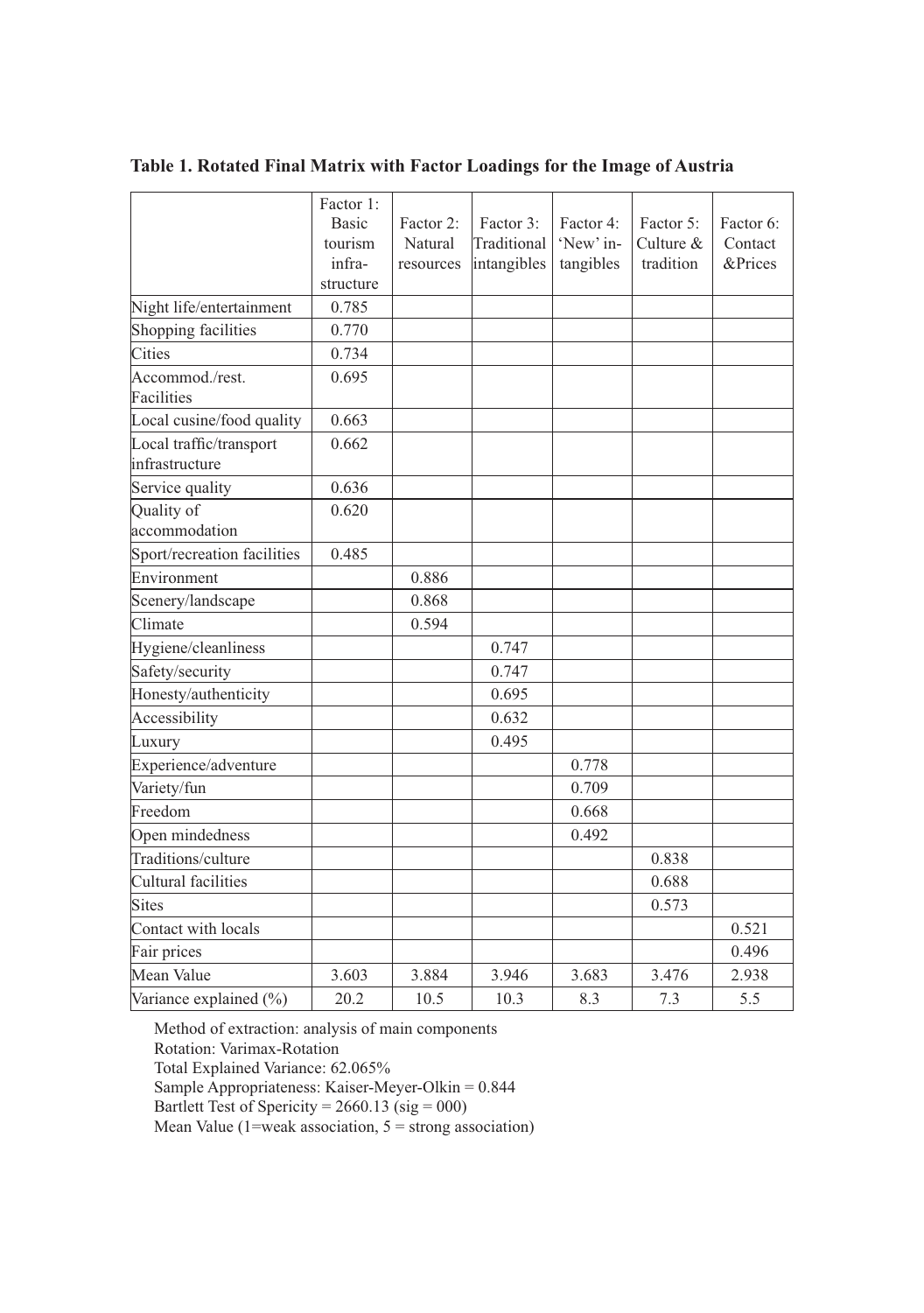In the second step of data analysis, the factor analysis method was used to identify the main image dimensions of Austria. The following factors could be extracted:

All twenty-six destination attributes listed in Figure 2 are taken into account and can be reduced by a varimax rotated factor analysis into six image building factors explaining together more than 62% of the total variance. Further, all items show a satisfactory factor loading above 0.48. Therefore, these factors display core elements of the students' image of Austria. The dominating factors: basic tourism infrastructure, natural resources, traditional intangibles, 'new' intangibles, culture and traditions as well as contact and prices could be extracted.

Assuming significant differences in social variables (sex, age, income) the extracted factors remain stable with two exceptions: significant differences can be reported for the sex variable as women associate factor 3 (traditional intangibles) ( $p=0.044$ ) and factor 5 (culture & tradition) ( $p=0.027$ ) with Austria more strongly than men. Next, assuming differences due to psychological factors the following differences arise: students interested in sports evaluate factor 5 (culture & traditions) lower ( $p=0.011$ ), students interested in fashion evaluate factor 5 (culture & tradition) higher ( $p=0.004$ ), students interested in nature show stronger associations with factor 2 (natural resources) ( $p=0.006$ ) whereas the same factor is evaluated lower by students interested in the Internet  $(p=0.002)$ . Consequently, testing the influence of the destination determined image factors (information sources, previous experiences and distribution) significant differences can be reported: first, previous experiences influence the evaluation of factor 1 (basic tourism infrastructure) ( $p=0.005$ ) as those who are influenced by own experiences evaluate factor one lower than those without any own experiences; second, those who are stronger influenced by promotion evaluate factor 3 (traditional intangibles) stronger ( $p=0.003$ ); third, political events influence the evaluation of factor 1 (basic tourism infrastructure) ( $p=0.014$ ) as those who are more politically influenced evaluate this factor stronger; fourth, those who are more influenced by cultural events evaluate also culture and traditions (factor 5) stronger ( $p=0.000$ ); sixth, also those who still remember Austria from grammar school evaluate factor 5 (culture and traditions) stronger ( $p=0.015$ ). No significant differences have been found for the information sources friends, sport events and historical events.

Next, the mean value of the factors is used to compare the overall strength of association. Thus, Table 1 demonstrates that traditional intangibles (3.946) and natural resources (3.884) are main image building factors of Austria, followed by 'new' intangibles (3.683) and basic tourism infrastructure (3.603). Contacts with the locals and prices (2.938) as well as culture and traditions (3.476) appear to be weak image building factors for the Polish students.

The results of the factor analysis underline somehow a differentiation between tangible and intangible image building factors as suggested by Echtner & Ritchie (1993). Whereas factor 1 (basic tourism infrastructure), factor 2 (natural resour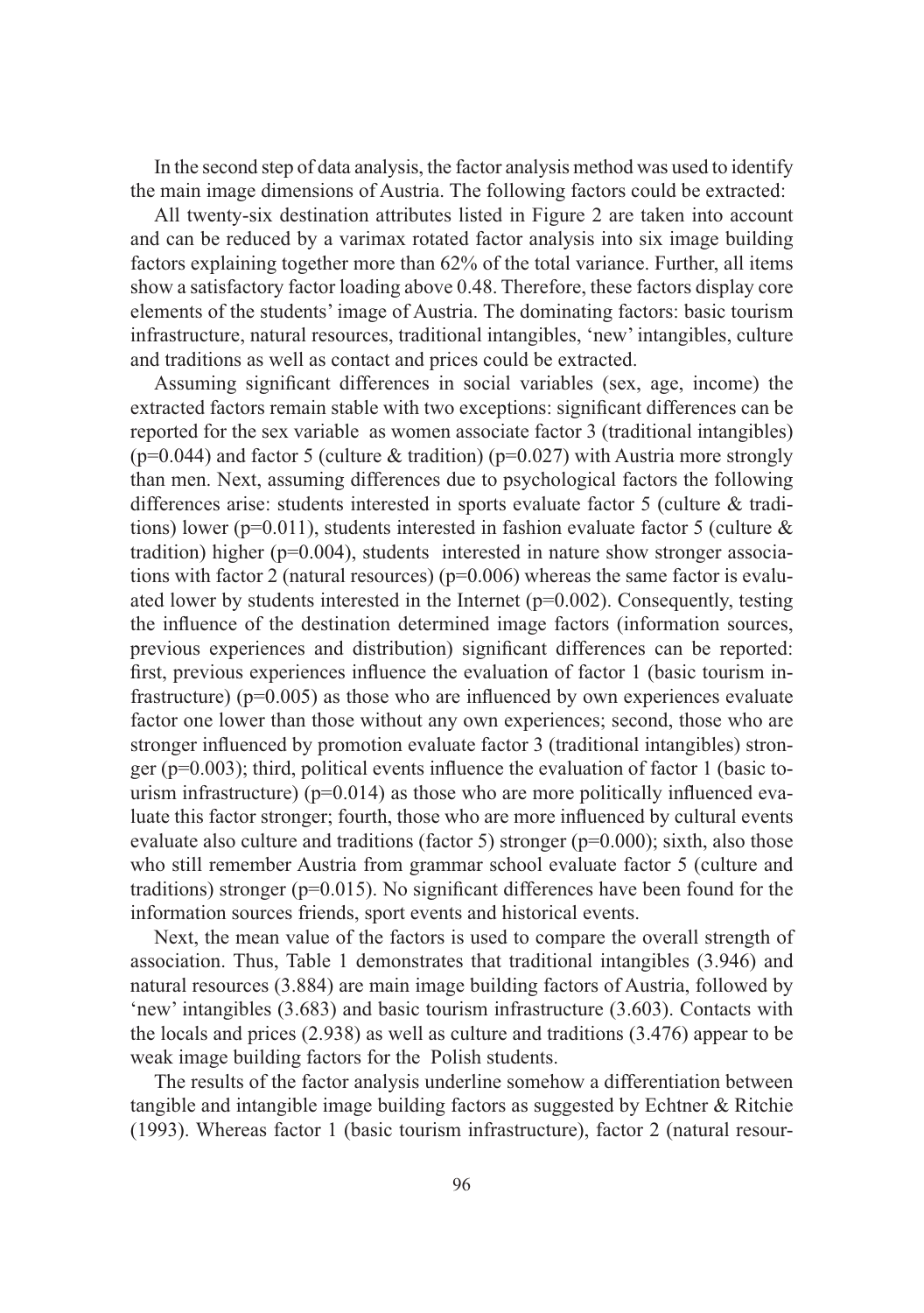ces) and factor 5 (culture and tradition) include more tangible items which all together constitute the core elements of any destination product bundle, factor 3 (traditional intangibles) and factor 4 ('new' intangibles) contain the more intangible items of a tourism product. Additionally, comparing the two intangible factors it is obvious that factor 4 underlines the demands of the new experience economy (Pine and Gilmore 1999). These demands are in line with the former research on students' image evaluation which has also pointed out the importance of delivering new intangible experiences, such as variety/fun, freedom or openness (Peters and Pikkemaat 2003).

Finally, an importance grid was used to analyse satisfiers and dissatisfiers in the students' image evaluation of Austria and to derive some implications for Austrian destination managers. Therefore, following Vavra (1995) and Johnston (1995) it is hypothesized that the importance of attributes can on the one hand be gained directly by asking respondents (explicit importance), on the other hand indirectly by a multiple linear regression of the single satisfaction statements of the attributes against the overall satisfaction score (implicit importance). The two values of each attribute are then put into an importance grid, which in turn helps to identify three distinct satisfaction determinants (Fuchs 2002). Satisfiers tend to obtain in surveys very low importance scores, but show a very high influence on satisfaction. Performance Factors are quality attributes or quality dimensions, which display coinciding explicit and implicit importance scores. They are labelled one- -dimensional factors and depending on the score level they are either high or low importance performance factors. Dissatisifiers are rated very high in terms of explicit importance but they have no or only very little influence on total customer satisfaction. To provide boundaries between the quadrants the arithmetic mean can be used for the explicit importance as well as for the implicit importance (Matzler, Sauerwein et al. 2000).

Due to correlations between the twenty-six image attributes the six factors seem to be more appropriate for an importance grid analysis. Table 2 summarizes the empirical results.

|                                        | Explicit Importance<br>(arithmetic mean) | Implicit Importance<br>(std. regression<br>coefficients) |
|----------------------------------------|------------------------------------------|----------------------------------------------------------|
| Factor 1: Basic Tourism Infrastructure | 3.603                                    | 0.044                                                    |
| Factor 2 : Natural Resources           | 3.884                                    | 0.204                                                    |
| Factor 3 : Traditional Intangibles     | 3.946                                    | 0.071                                                    |
| Factor 4 : 'New' Intangibles           | 3.683                                    | 0.242                                                    |
| Factor 5 : Culture & Traditions        | 3.476                                    | 0.174                                                    |
| Factor 6 : Contacts & Prices           | 2.938                                    | 0.066                                                    |
| Mean Value                             | 3.584                                    | 0.134                                                    |

**Table 2. Explicit and Implicit Importance Scores for the destination Austria**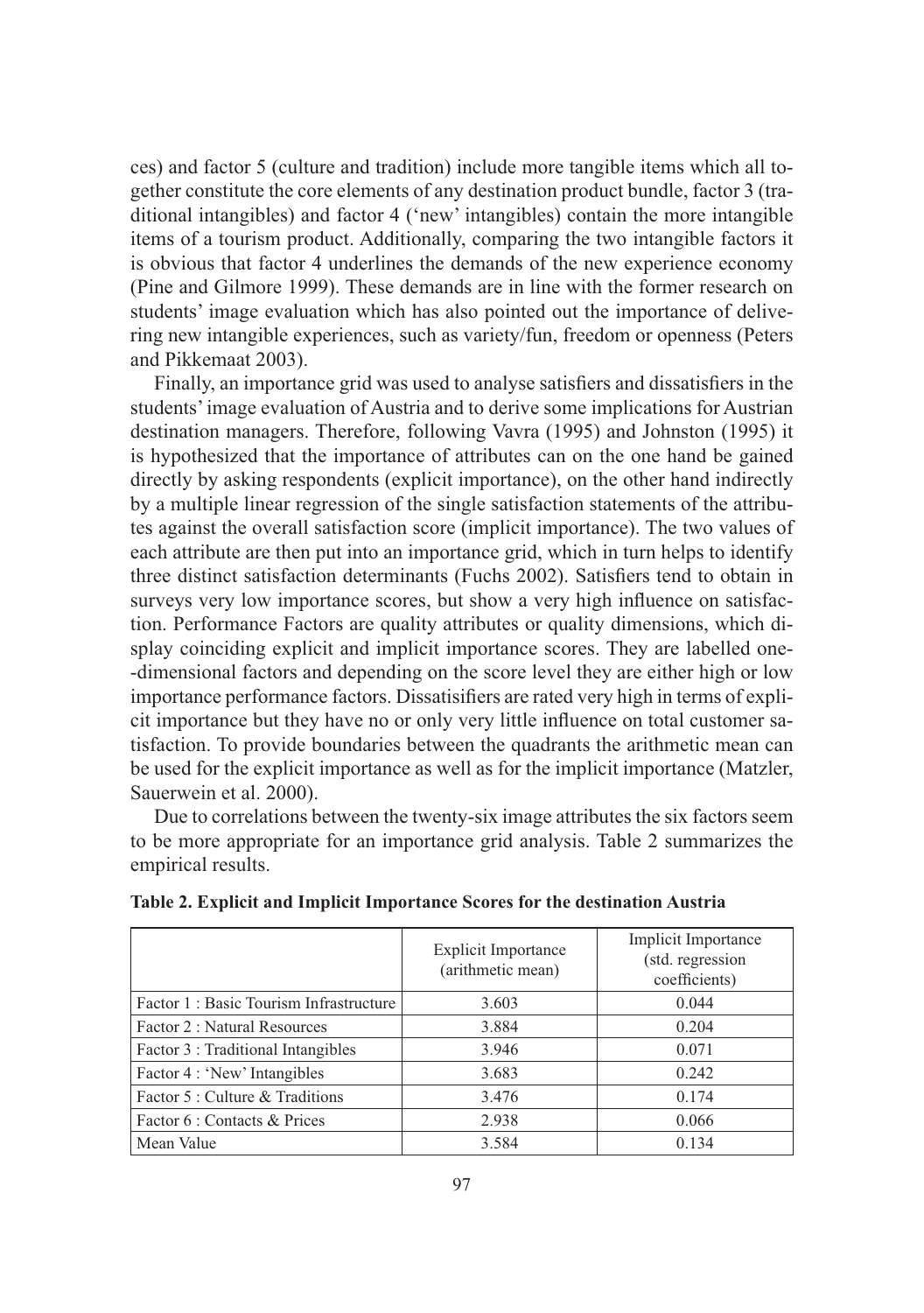

**Figure 6. Importance Grid for Austria**

Translating the values of Table 2 into an importance grid Figure 6 displays the results in the corresponding importance grid graphically.

Table 2 and Figure 6 can now be used to interpret differences of the importance of destination attributes. Surprisingly enough, only one factor (5) appears as a satisfier: the factor yielding tradition and culture, cultural facilities and sites. Satisfiers are implicitly important factors behind tourists' expressed satisfaction (Weiermair and Fuchs 2003). Factor 1 (basic tourism infrastructure) and factor 3 (traditional intangibles) are dissatisifiers, which means that they have only little influence on tourists' total satisfaction as long as they are delivered above a certain threshold. Performance factors of high importance are factor 2 (natural resources) and factor 4 ('new' intangibles), whereby factor 4 is located near the boundary to satisfiers. Factor 6 (contact and prices) is a performance factor of low importance.

Summarizing the empirical findings three results are outstanding. First, Austria's image cannot fulfill students' expectations of an ideal destination. There exist big gaps between students' expectations and the image of Austria: students prefer destinations with fair prices which offer additionally, experience/adventure and variety/fun as well as hygiene and a nice scenery. Although, Austria can compete in terms of hygiene and scenery, it is less satisfactory associated with fair prices, experience/adventure or variety/fun.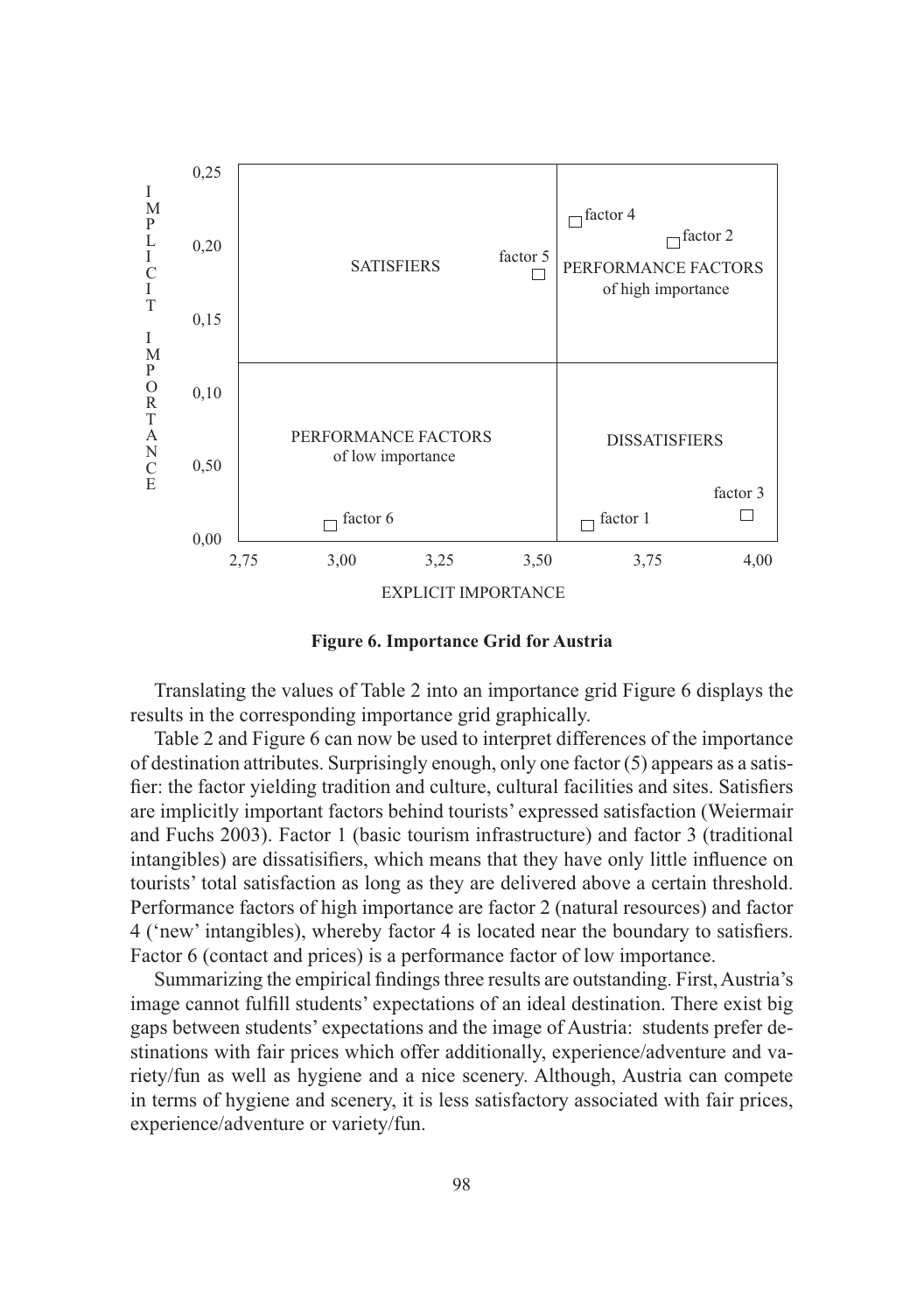Second, the factor analysis pinpoints the importance of offering an attractive destination bundle which includes both hardware and software components of the tourism product. Students demand intangible attributes as well as tangible attributes and it makes no sense delivering them unbundled from each other as both are an integral part of students' evaluation about destinations' attractiveness.

Third, the basic tourism infrastructure and traditional intangible destination attributes have only little influence on students' total satisfaction, but they expect a certain level of these factors. Consequently, they are unsatisfactory if they are delivered below a certain tolerance limit. Once more, the dominance of the new experience economy is empirically reflected as the factor 'new intangibles' is evaluated highest in terms of the implicit importance and represents a performance factor of high importance. Additionally, students' total satisfaction is mainly influenced by the delivery of culture and tradition. With caution it may be assumed that students also demand cultural and traditional attributes which are staged and therefore deliver memorable experiences.

### **6. Conclusions**

This paper analyzed destination attributes of the image formation process of students applied to the destination Austria. As limitations of the study methodological aspects have to be mentioned: although the survey included open-ended questions these questions have not been considered here. Therefore, the methodological claim for a combination of qualitative and quantitative research was ignored. However, the study could as a first step throw some more light on the importance of evaluating students' destination images.

Following Echtner and Ritchie (1993) the survey included tangible as well as intangible items. The empirical data, especially the factor analysis underlines on the one hand the assumption that a destination image is perceived as holistic construct which includes tangible and intangible attributes as well as common and unique characteristics. On the other hand, the results show that destination images are perceived as information chunks of the tourism bundle as students seem to evaluate in a more global way bundled elements of the destinations' product combining both, tangible and intangible attributes. Therefore, for further research it may be appropriate to focus on the analysis of common and unique destination attributes of the destination value chain.

Taking into account that the image formation process is determined by pull and push factors as demonstrated in Figure 1, the results affirm significant differences due to person and destination determined factors. Thus, as the next step of data analysis it is recommended to further probe into the open-ended questions concerning the unique selling position and competitive destinations of Austria.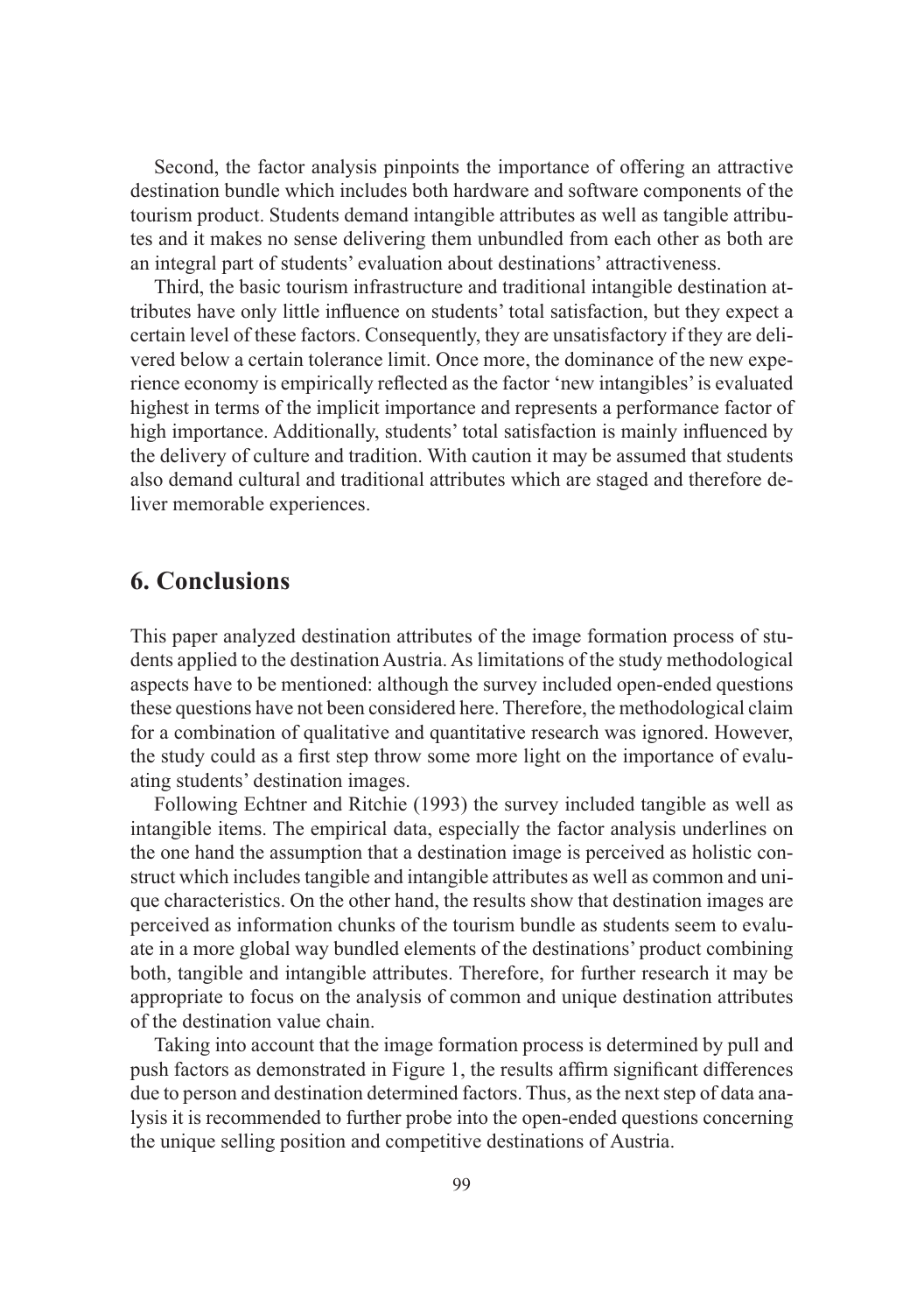Finally, the experience value of a product is a dominant factor influencing tourists' travel decision making process. In this context tourists are looking for emotional experiences, such as variety and fun, happening, openness, freedom. The tourism product has become a bundled, tangible and intangible product with high experience quality. For Austria's destination marketing managers the results support the importance of adding experience dimensions (e.g. having adventure, fun, variety and feeling free) to basic tourism services and products. Intangible new experiences are implicitly very important for students but they are not satisfied with their delivery in Austria. Surprisingly, only the factor comprising cultural and traditional items is identified as satisfier. Hence, management efforts to improve this dimension for a young, educated, urban target segment will be rewarded by strongly increasing the overall satisfaction scores of students.

#### *References*

- Baloglu S. and Mangaloglu M. (2001), *Tourism destination images of Turkey, Egypt, Greece, and Italy as perceived by US-based tour operators and travel agents*, Tourism Management 22: 1-9.
- Baloglu S. and McCleary K. W. (1999), *A Model of Destination Image Formation*, Annals of Tourism Research 26(4): 868-897.
- Chon K. (1990), *The Role of Destination Image in Tourism: A Review and Discussion*, The tourist review 45(2): 2-9.
- Coshall J. T. (2000), *Measurement of Tourists' Destination Images: The Repertory Grid Approach*, Journal of Travel Research 39(August): 85-89.
- Crompton J. L. (1979), *An Assessment of the Image of Mexico as a Vacation Destination and the Influence of Geographical Location Upon the Image*, Journal of Travel Research: 18-23.
- Crompton J. L. and Ankomah P. K. (1993), *Choice Set Propositions in Destination Decisions*, Annals of Tourism Research 20: 461-476.
- Dagostar B. and Isotalo R. M. (1992), *Content of City Destination Image for Near-home Tourists*, Journal of Hospitality and Leisure Marketing 3(2): 25-34.
- Dann G. M. (1981), *Tourist Motivation: An appraisal*, Annals of Tourism Research 8: 187- 219.
- Dann G. M. S. (1996), *Tourist Images of a Destination An Alternative Analysis*, Journal of Travel and Tourism Marketing 5(1/2): 41-55.
- Echtner C. M. and Ritchie J. R. B. (1993), *The Measurement of Destination Image: An empirical Assessment*, Journal of Travel Research 31(Spring): 3-13.
- Fakeye P. and Crompton J. (1991), *Image Differences between Prospective First-Time and Repeat Visitors to the lower Rio Grande Valley*, Journal of Travel Research 30(2): 10-16.
- Fuchs M. (2002), *Benchmarking Indicator Systems and their Potential for Tracking Guest Satsifaction*, Tourism – An interdisciplinary Journal 50(2): 141-155.
- Gallarza M. G., Saura I. G. et al. (2002), *Destination Image Towards a Conceptual Framework*, Annals of Tourism Research 29(1): 56-78.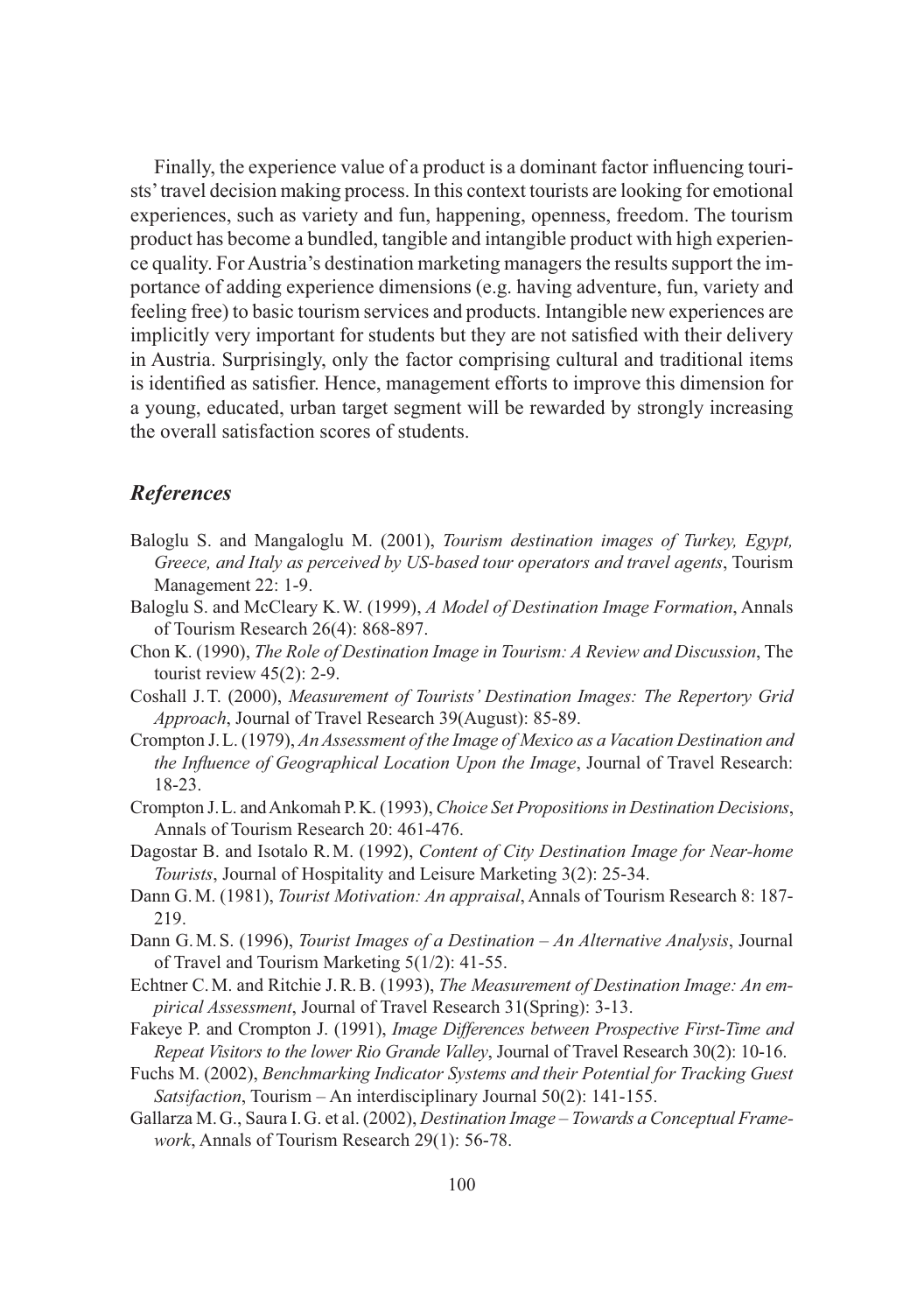- Gartner W. C. (1993), *Image Formation Process*, Journal of Travel and Tourism Marketing 2(2/3): 191-215.
- Johnston R. (1995), *The Determinants of Service Quality: Satisfiers and Dissatisfiers*, International Journal of Service Industry Management 6(5): 53-71.
- Klenosky D. B. (2002), *The "Pull" of Tourism Destinations: A Means-End Investigation*, Journal of Travel Research 40(May): 385-395.
- MacKay K. J. and Fesenmaier D. R. (1997), *Pictorial Element of Destination in Image Formation*, Annals of Tourism Research 24(3): 537-565.
- Matzler K., Sauerwein E. et al. (2000), *Methoden zur Identifikation von Basis-, Leistungs- und Begeisterungseigenschaften*, Kundenorientierte Unternehmensführung, H. Hinterhuber and K. Matzler, Wiesbaden, Gabler: 253-274.
- Milman A. and Pizam A. (1995), *The Role of Awareness and Familiarity with a Destination: the Central Florida Case*, Journal of Travel Research 35(Winter): 21-27.
- Murphy P. E. and Pritchard M. (1997), *Destination Price-value Perceptions: an Examination of Origin and Seasonal Influences*, Journal of Travel Research 35(3): 16-22.
- Parasuraman A., Zeithaml V. A. et al. (1985), *A Conceptual Model of Service Quality and ist Implications for Future Research*, Journal of Marketing, 49: 41-50.
- Parasuraman A., Zeithaml V. A. et al. (1988), *SERVQUAL. A Multiple-item Scale for Measuring Consumer Perceptions of Service Quality*, Journal of Retailing 64: 41-50.
- Peters M. and Pikkemaat B. (2003), *Sports and More: A Students' Image Analysis of the City of Innsbruck*, Sport and Tourism. P. Keller and T. Bieger. St. Gallen, AIEST. 45: 155-173.
- Pike S. (2002), *Destination Image Analysis a Review of 142 Papers from 1973 to 2000*, Tourism Management 23: 541-549.
- Pikkemaat B. (2002), *Informationsverhalten in komplexen Entscheidungssituationen*, Frankfurt et al., Peter Lang.
- Pikkemaat B. and Peters M. (2003), *The Experience of Cities: on Perception of Cities' Attraction Points*, ttra Conference: Urban Tourism – Mapping the future, Glasgow.
- Pine J. B. and Gilmore J. H. (1999), *The Experience Economy*, Boston, Mass., Harvard Business School Press.
- Pizam A., Jafari J. et al. (1991), *Influence on Tourism on Attitudes: US Students Visting USSR*, Tourism Management: 47-54.
- Richards G. (2002), *Tourism Attraction Systems Exploring Cultural Behavior*, Annals of Tourism Research 29(4): 1048-1064.
- Sharpley R. and Sharpley J. (1997), *Sustainability and the Competitiveness of Tourism*, Tourism and Sustainability: Principles to Practice. Wallingford, CABI Publisher: 231- 241.
- Smeral E., Weber A. et al. (1998), *The Future of International Tourism*, Wien, WIFO.
- Sönmez S. and Sirakaya E. (2002), *A Distorted Destination Image? The Case of Turkey*, Journal of Travel Research 41(November): 185-196.
- Tapachai N. and Waryszak R. (2000), *An Examination of the Role of Beneficial Image in Tourist Destination Selection*, Journal of Travel Research 39: 37-44.
- Vavra T. G. (1995), *Improving your Measurment of Customer Satisfaction: A Guide to Creating, Conducting, Analyzing and Reporting Customer Satsifaction Measurement Programs*, Milwaukee, MIS.